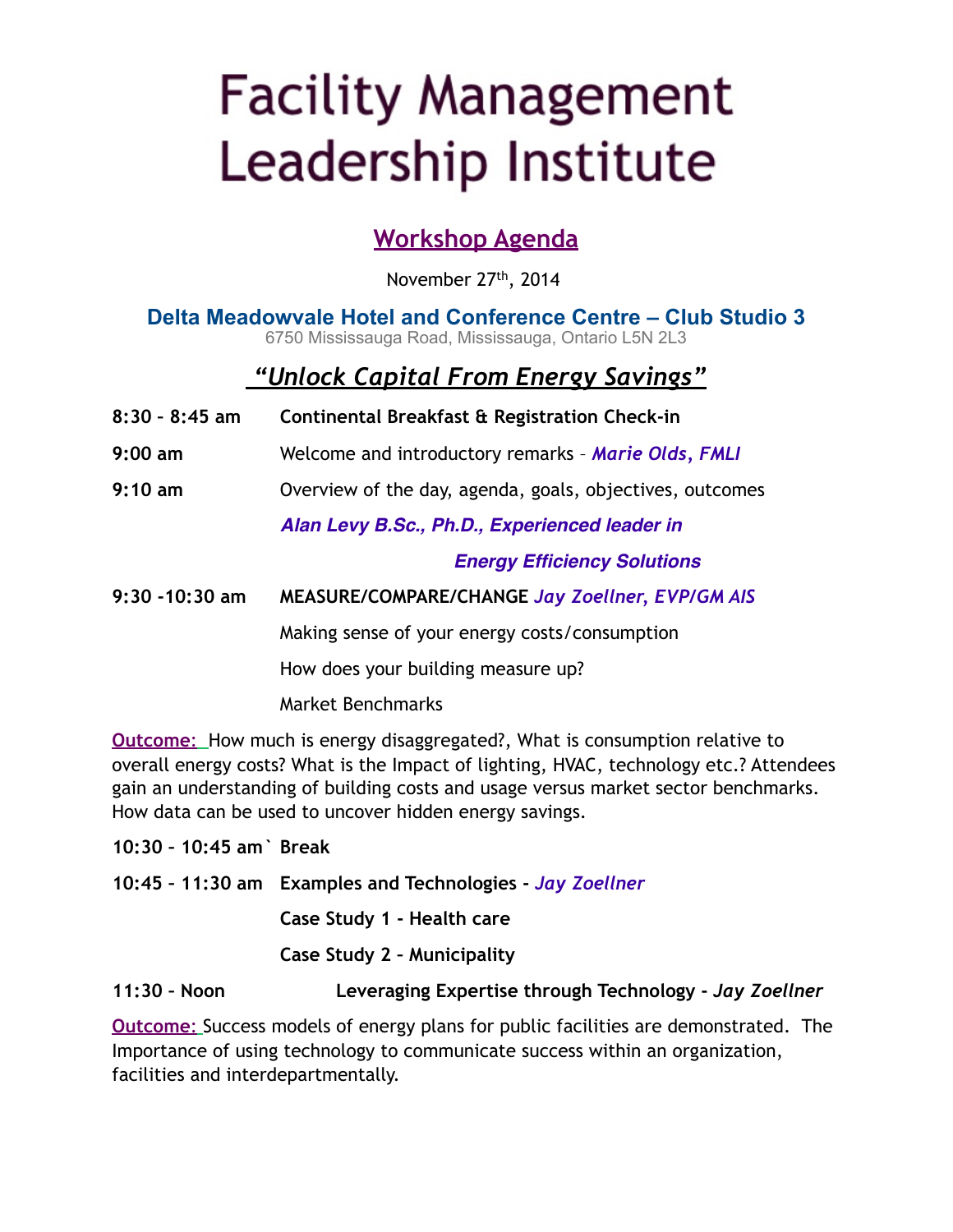# **Facility Management** Leadership Institute

**Workshop Agenda cont'd**

**12 Noon – 1:00 pm Lunch Break** (hand out and complete quiz during lunch)

**1:00 – 1:45 pm Information Technology Communications(**ICT) *with Bill MacDonald, President & CEO, Marksal* Energy Wise Quiz (10 minutes) Review (5 min Q&A) Audit Overview (5 minutes) Case Studies (20 minutes) School Boards (10 minutes) Health Care (10 minutes)

**Outcome:** Test your knowledge around the topic of ITC energy saving; The ICT Energy Audit is a fundamental building block needed to develop your ICT Energy Plan. You will gain an understanding of what is involved in an ICT Energy Audit so that you can gather the right information when back home. To inspire you our ICT case studies will highlight what others have done to achieve their energy saving goals.

**1:45 - 2:15 pm Group Exercise,** *Helen Reeve, P.ENG., M.A.SC., CEM, PMP* Groups will be given a list of costs, savings, measures, paybacks etc.; Understand different project measures mix depending on payback period-10, 15, 20 year payback thresholds.

#### **Measures for Increased & Reliable Energy Savings Helen Reeve**

**Outcome**: Gain an understanding of load system plant; education of typical measures such as high efficiency boilers, BAS etc. and newer measures such as LED lighting; an increased understanding of looking at whole building versus "cherry picking".

**2:15 -2:30 pm Afternoon Break 2:30 pm – 3:15 pm The Green Energy Act And You Putting a green energy plan into Practice** *Helen Reeve*